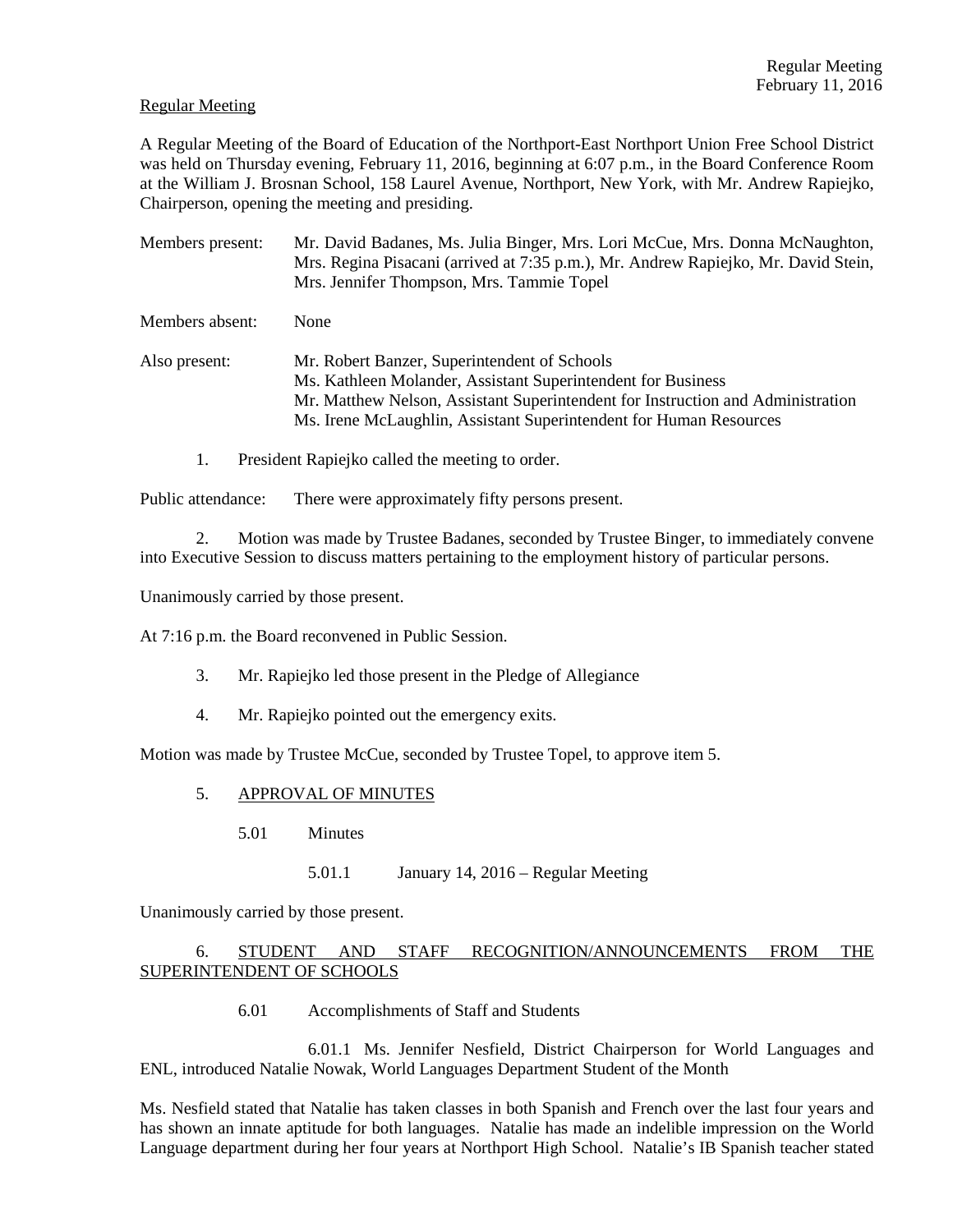that Natalie brings maturity, empathy, and a sense of global connectedness to the classroom discussions. Ms. Nesfield stated that given her love of languages, her intrinsic motivation, and her ability to speak effectively and eloquently, it is no surprise that this remarkable young woman was selected by the department to present the keynote address at the World Language Honor Society Inductions in October.

Natalie not only has an interest in languages and world culture, but also has expressed an interest in finding a profession where she can help raise social consciousness. She has consistently earned top grades in her language courses, as well as in AP Statistics, AP Comparative Government, and IB English Literature. Natalie is part of the school's marching band and serves as co-captain for the Northport High School Academic Team. Ms. Nesfield stated that Natalie is a wonderful example of a student who recognizes the importance of learning about different people and cultures.

President Rapiejko and Superintendent Banzer congratulated Natalie on her fine accomplishments and presented her with a commendation from the Board.

 6.01.2 Ms. Jennifer Nesfield, District Chairperson for World Languages and ENL, introduced Bahadir Kiziltepe, English Language Learner Department Student of the Month

Ms. Nesfield stated that Baha is an amazing young man who has distinguished himself both personally and academically over the last two years. Bahadir's positive outlook and thirst for knowledge have served him well since his arrival from Turkey two short years ago. Baha worked hard to improve his English skills, catch up on missing credits, and pass all of the required Regents examinations in order to graduate on time. Ms. Nesfield noted that this inquisitive spirit, strong work ethic, and natural academic abilities have helped Baha excel in a myriad of classes including College Calculus, Physics, and Robotics.

Ms. Nesfield stated that she had the opportunity to spend time with Baha over the last two years and he has not only improved his English language skills, but has also enriched the lives of his family, his fellow students, and many of the high school faculty. In addition, to learning the English language, Baha has embraced his new environment and spent time getting used to his new country. Ms. Nesfield stated that Bahadir has limitless potential and will be successful in any profession he chooses to pursue.

Ms. Nesfield stated that Bahadir is a source of pride for his family, the English as a New Language Department, and Northport High School.

President Rapiejko and Superintendent Banzer congratulated Bahadir on his fine accomplishments and presented him with a commendation from the Board.

6.02 President Rapiejko reviewed the upcoming meetings of March  $3<sup>rd</sup>$ , March  $10<sup>th</sup>$ , March 17<sup>th</sup>, and March 31<sup>st</sup>.

Superintendent Banzer stated that the varsity cheerleaders competed in the national cheerleading competition in Orlando, Florida. Over 600 teams from all over the country participated in the medium varsity division and the varsity team qualified for the semi-final round. Mr. Banzer congratulated the team and the coaches Danielle Milazzo and Cara Petri.

Mr. Dan Danbusky, Northport High School Principal, stated that the high school debate team participated in the "Ethics Bowl" at Hofstra University. Mr. Danbusky received an email from one of the judges commending the students on their conduct at the competition.

# 7. COMMUNICATIONS

There were no communications to the Board requiring Board action.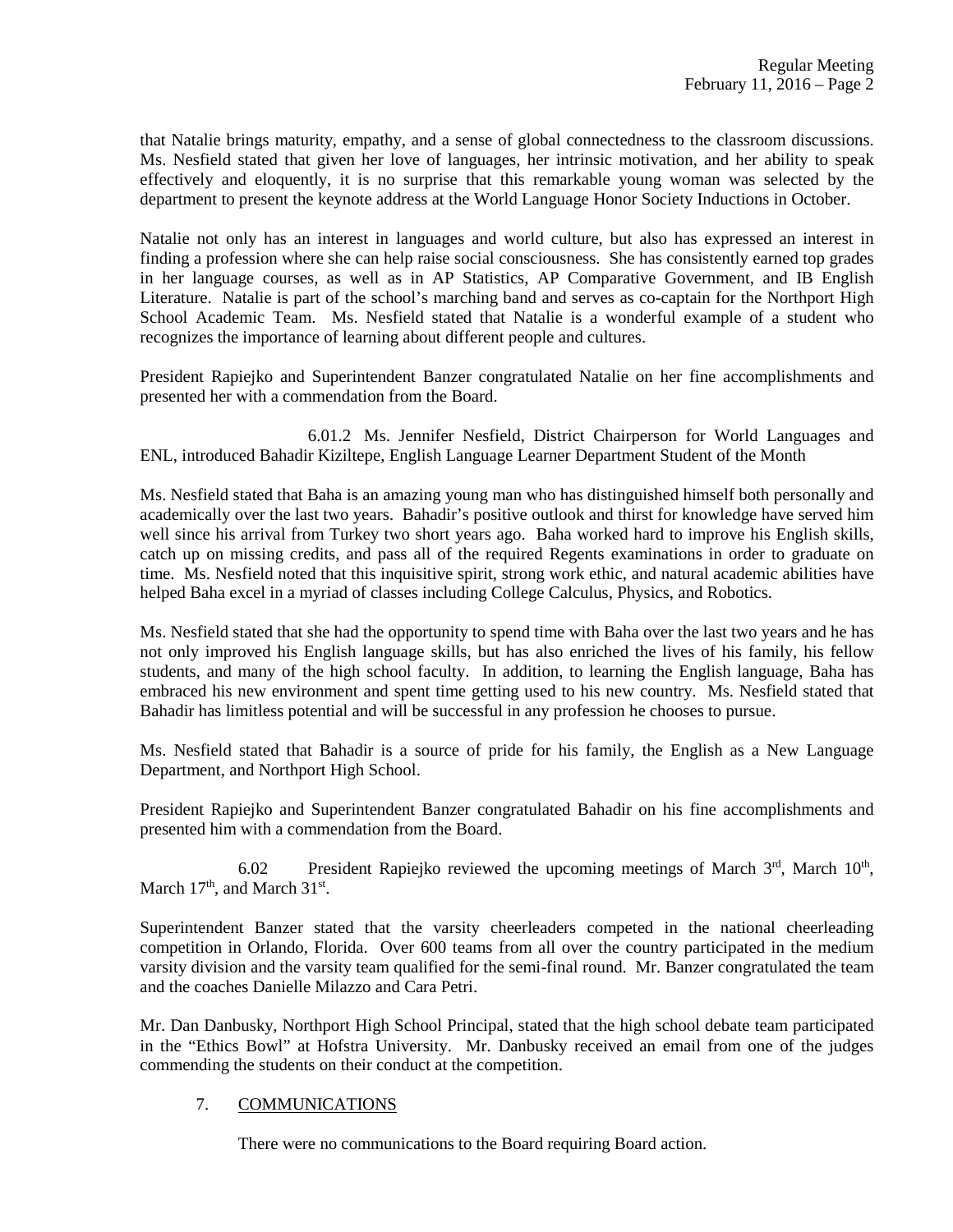#### 8. PUBLIC COMMENT/PARTICIPATION

| Name                      | Comment                                                                                                                                                                                                              |
|---------------------------|----------------------------------------------------------------------------------------------------------------------------------------------------------------------------------------------------------------------|
| Joe Sabia<br>Resident     | Stated that he would like to see the School Board go back to zero based budgets<br>and to not break the tax cap, and if there is a bond vote to separate the fields from<br>the building repairs.                    |
| Rachel Friedman<br>Parent | Stated that children should be educated as far as diversity and it should be<br>addressed in the school calendar. Ms. Friedman also stated that she sent an email<br>to the District and did not receive a response. |
| 9.                        | <b>SPECIAL REPORTS</b>                                                                                                                                                                                               |

 9.01 Mr. Robert Banzer, Superintendent of Schools, presented the 2016-2017 Budget Overview.

Mr. Banzer stated that the budget priorities are to improve academic achievement, maintain programs and class size; to continue historically low tax levy increases; and to look for efficiencies and savings. Mr. Banzer reviewed the revenue sources, comparing the tax levy increase from 2012-2013 to 2015-2016 and showing the year to year State Aid Comparison from 2015-2016 to 2016-2017. The projected 2016-2017 State Aid is \$13,859,733 which is \$53,860 less from 2015-2016. Mr. Banzer noted that the Full Day Kindergarten Aid was for one year only and if there is full restoration of the Gap Elimination Adjustment there will be an additional \$840,048 in State Aid. The Cost Drives include salaries and benefits which take up approximately 78% of the budget, and enrollment.

Mr. Banzer reviewed the Budget Development meetings schedule for March  $10<sup>th</sup>$ , March  $17<sup>th</sup>$  and March 31<sup>st</sup>. The Board will adopt the final budget on April 14<sup>th</sup> and hold a Public Hearing on the Final Budget on May  $5<sup>th</sup>$ . The Budget Vote will be held on Tuesday, May  $17<sup>th</sup>$ .

There was a brief discussion regarding the tax levy limit and CPI, full day kindergarten State Aid, and enrollment.

Mr. David Ambro, Editor of The Observer, stated that he was surprised at not seeing a bottom line for the budget at this point and stated that public should know what is in the budget sooner rather than later.

Motion was made by Trustee McCue, seconded by Trustee McNaughton, to approve all items under 10.

## 10. SUPERINTENDENT'S REPORT, GENERAL – FOR BOARD ACTION

 10.01 Approving the Personnel Actions Report dated February 11, 2016, attached and made part of the official minutes.

- 10.02 Adopting the proposed School Calendar for 2016-2017
- 10.03 Approving the following resolution:

 "WHEREAS on June 15, 2015 the District received a petition from a resident seeking to place a proposition before the voters at the next annual meeting, which is the 2016 annual budget vote and election, to decrease the membership of the school board from nine (9) members to seven (7) members; and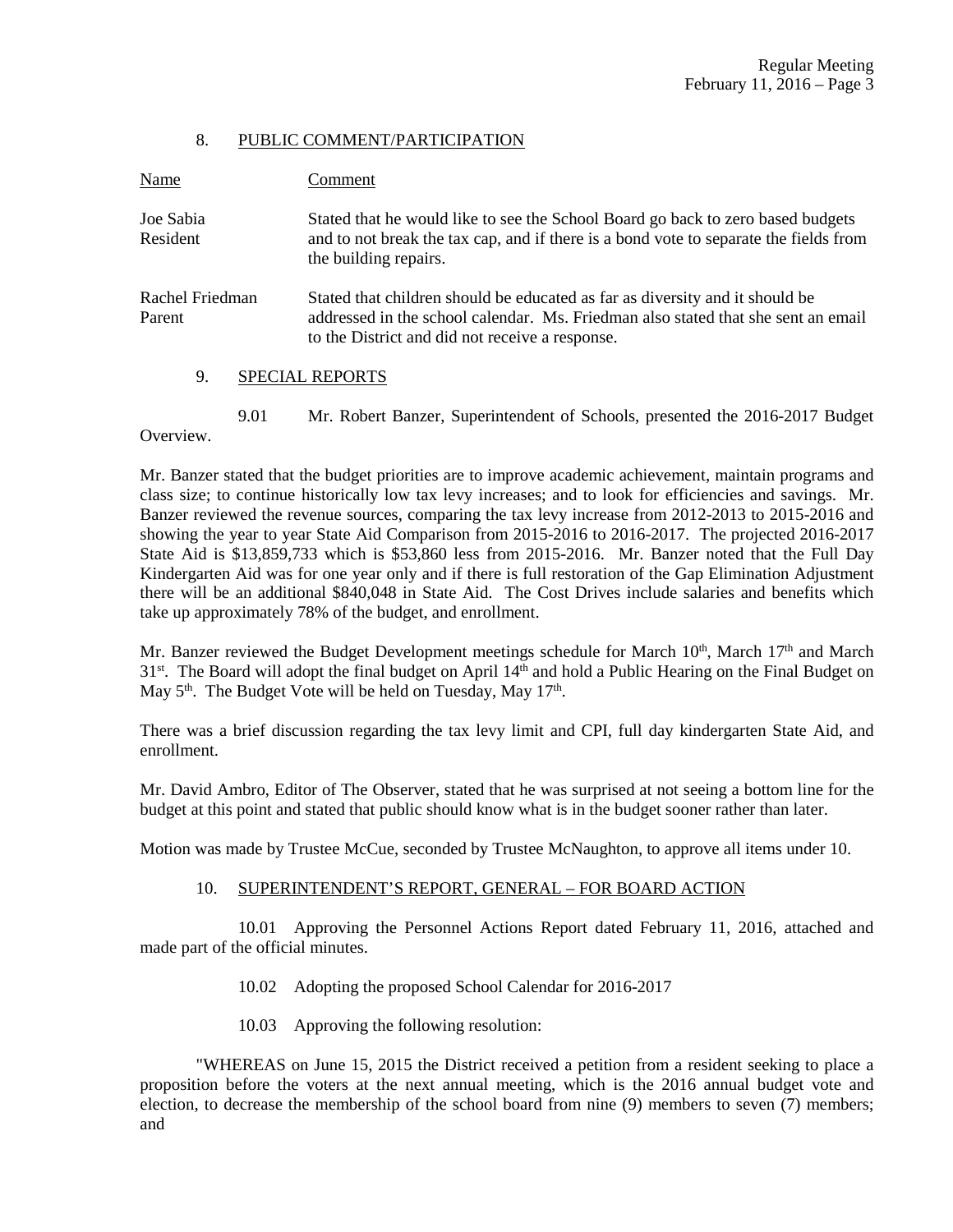WHEREAS, the District Clerk has determined that the petition was timely submitted and it contains the requisite number of signatures as required by law; and

 WHEREAS, pursuant to Education Law §1703, the District is required to place the proposition before the voters at the 2016 annual budget vote and election.

 NOW, THEREFORE, BE IT RESOLVED, that the District Clerk is directed to place a proposition on the ballot for the 2016 annual budget vote and election which reads, in substantially the following form:

 Shall the number of members of the Board of Education of the Northport-East Northport Union Free School District be decreased from nine (9) to seven (7) members?

 BE IT FURTHER RESOLVED that the District Clerk shall include in the notice of the annual election and budget vote a statement that the proposition to decrease such board will be presented at the annual budget vote and election for determination."

10.04 Approving for a first reading the following policy:

 10.04.1 Policy #3220 – "Evaluation of the Superintendent" (replaces current policy #4117.1 – Evaluation of Superintendent of Schools, Procedure for)

Vote on Trustee McCue's motion to approve all items under 10. was unanimously carried.

Motion was made by Trustee McNaughton, seconded by Trustee Thompson, to approve all items under 11.

#### 11. SUPERINTENDENT'S REPORT, FINANCIAL – FOR BOARD ACTION

 11.01 Approving the attached list of equipment, owned by the School District that is no longer cost effective to repair, as surplus and approve disposal in accordance with Board Policy

11.02 Approving the following resolution:

## RESOLUTION AUTHORIZING PIGGYBACKING ON THE EAST ISLIP UFSD CONTRACT FOR GYMNASIUM BLEACHERS - FOLDING DOORS - BASKETBALL BACKSTOP - STAGE RIGGING SAFETY INSPECTION, CERTIFICATION AND REPAIR (BID #042215-5)

WHEREAS, the EAST ISLIP U.F.S.D. has made available to other municipalities a contract for gymnasium bleachers - folding doors - basketball backstop - stage rigging safety inspection, certification and repair; and

WHEREAS, said contract for gymnasium bleachers - folding doors - basketball backstop - stage rigging safety inspection, certification and repair was let for bid consistent with the requirements of General Municipal Law, section 103; and

WHEREAS, the Northport-East Northport U.F.S.D. is permitted to utilize said contract in accordance with the terms and conditions of the bid and requirements of General Municipal Law, section 103; and

NOW, THEREFORE, BE IT RESOLVED, that the Board of Education hereby authorizes the purchase of gymnasium bleachers - folding doors - basketball backstop - stage rigging safety inspection, certification and repair from East Islip U.F.S.D. in accordance with the requirements of General Municipal Law, section 103."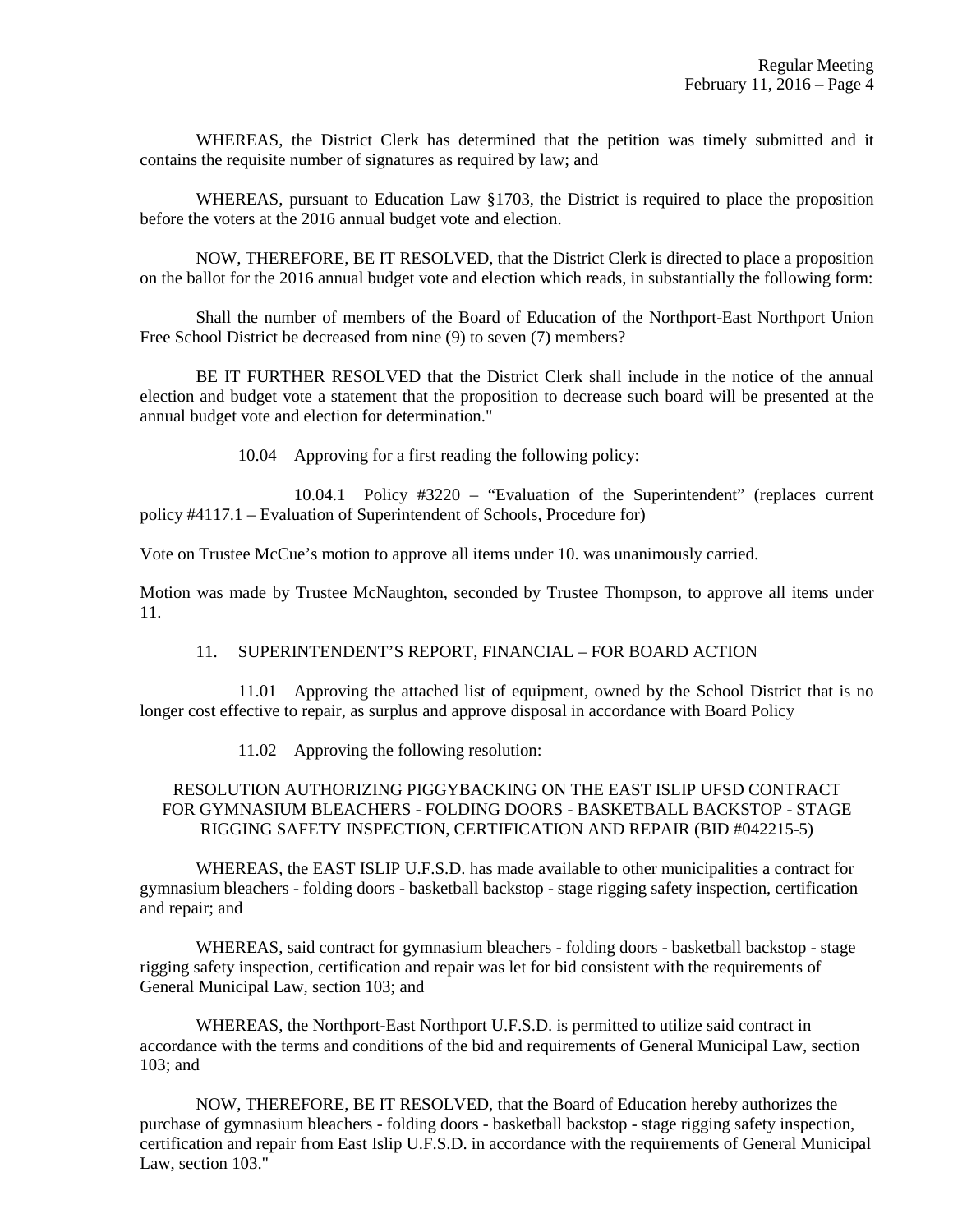11.03 Receiving the following donations to the District:

 11.03.1 \$700.00 from Linda and Charles Gruhn to the Happy School Bus Scholarship

 11.03.2 \$150.00 from Margaret Trachtenberg to the David A. Trachtenberg Memorial Scholarship

 11.03.3 Two hundred nineteen (219) art books and three (3) boxes of art supplies from Linner S. Vasoll to the Northport High School Art Department, value estimated by the donor to be approximately \$4,500.00

11.04 Approving the following resolution:

 "RESOLVED, that the Board of Education hereby gratefully accepts a donation of \$2,400 from the Northport Middle School Student Activity Account, for the purposes of nursing services for students attending the trip to Greenkill Outdoor Education Center February 24, 2016 to February 26, 2016 and increase the 2015-2016 budget code A2110.4161.23.2902 by \$2,400 for this purpose.

 BE IT RESOLVED, that the Board of Education hereby approves an increase in the revenue code A2705 of the 2015-2016 budget by \$2,400 with the understanding that this increase in revenue is the result of donations from the Northport Middle School Activity Account."

11.05 Approving the following resolution:

 "BE IT RESOLVED, that the Board of Education hereby gratefully accepts a donation of \$10,150 from the Northport Middle School Student Activity Account, for the purposes of students attending the trip to Greenkill Outdoor Education Center February 24, 2016 to February 26, 2016 and increase the 2015- 2016 budget code A5540.4161.23.2902 by \$10,150 for this purpose.

 BE IT RESOLVED, that the Board of Education hereby approves an increase in the revenue code A2705 of the 2015-2016 budget by \$10,150 with the understanding that this increase in revenue is the result of donations from the Northport Middle School Activity Account."

 11.06 Approving a Supplementary Education Services Agreement between the Northport-East Northport Union Free School District and Motivational Media Assemblies in the amount of \$675.00 (ENMS)

 11.07 Approving a Supplementary Education Services Agreement between the Northport-East Northport Union Free School District and Linda Kimball in the amount of \$200 (Fine and Performing Arts)

 11.08 Approving a Supplementary Education Services Agreement between the Northport-East Northport Union Free School District and Toby Walker in the amount of \$850 (ENMS)

 11.09 Approving a revised Agreement between the Board of Education of the Northport-East Northport Union Free School District and Shawn Scattergood, District Athletic Trainer, in the amount of \$25,804

 11.10 Approving the Claims Auditor's Report for Warrants and Schedule of Claims for payments dated:

December 4, 2015 (Payroll Trust & Agency Warrant), December 15, 2015 (Accounts Payable Warrant), December 18, 2015 (Payroll Trust & Agency Warrant), December 30, 2015 (Payroll Trust & Agency Warrant), December 30, 2015 (Accounts Payable Warrant), December 31, 2015 (Payroll Trust & Agency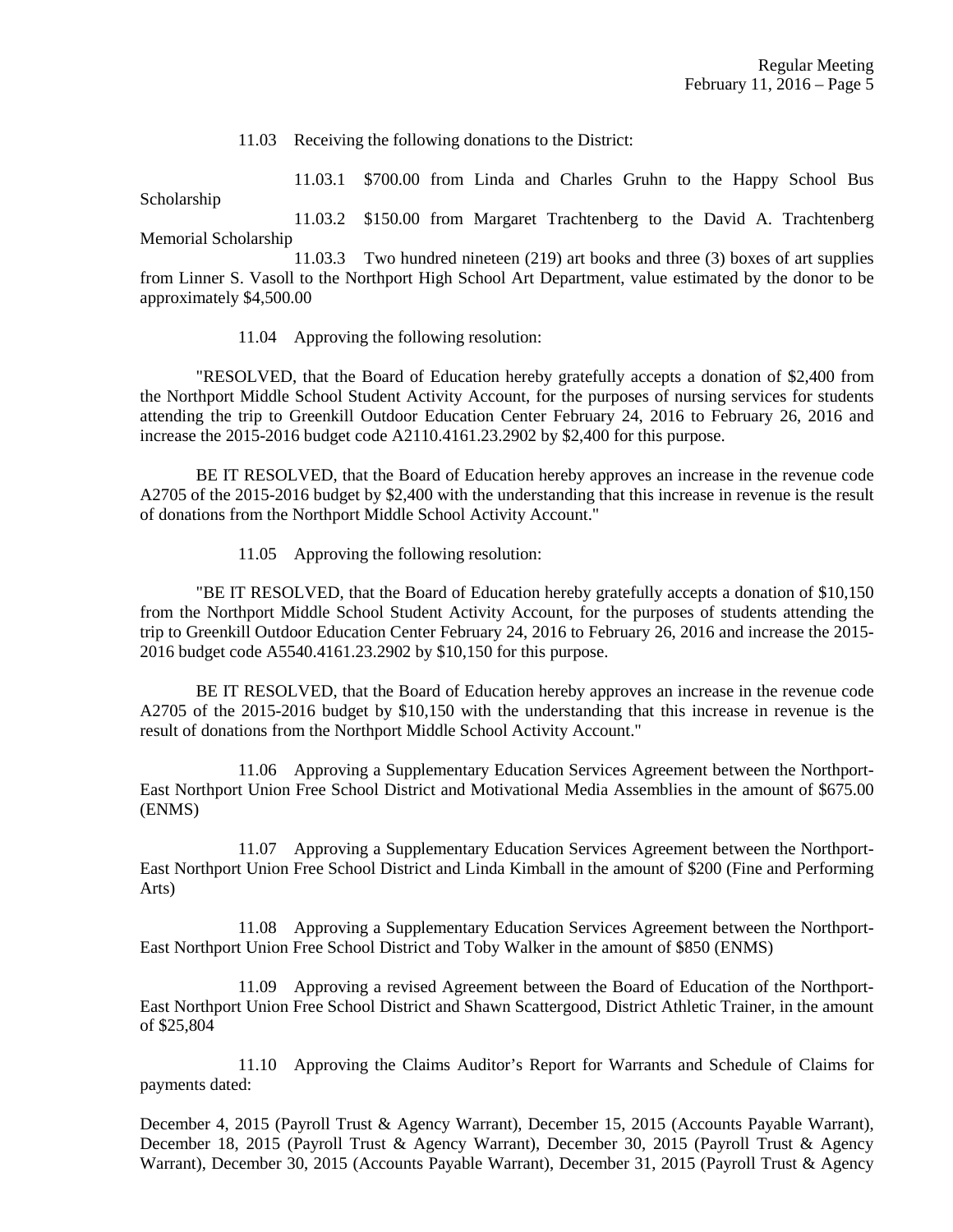Warrant), December 2015 (Claims Audit Report)

 11.11 Recommendation to approve the Claims Auditor's Report – Payroll Audit for Payroll Distribution/Audit dated December 4, 2015 (NHS)

11.12 Approving the following resolution:

 "WHEREAS, the Board of Education of the Northport-East Northport Union Free School District entered into an Agreement with Johnson Controls, Inc. on December 9, 2013, for the purpose of improving the efficiency of the District's energy systems for the amount of \$12,965,659;

 WHEREAS, said Agreement, together with the scope of work, schedules and energy conservation measures was submitted to the New York State Education Department (NYSED) for review and approval pursuant to the Regulations of the Commissioner of the State of New York;

 WHEREAS, on or about April 1, 2015, the School District and Johnson Controls, Inc. entered into an amendment to the Agreement to include modifications made by the State Education Department ("SED") in accordance with the terms and conditions of the Contract Amendment annexed hereto; and

 WHEREAS, the Board of Education desires to amend the terms of the Agreement again to modify various scopes of work, savings numbers, schedules and certain terms and conditions to increase the value of the energy project and maximize the energy savings achieved by the School District.

 NOW, THEREFORE, BE IT RESOLVED, that the Board of Education of the Northport-East Northport Union Free School District hereby approves a second Contract Amendment to the Agreement with Johnson Controls, Inc. subject to the preparation of a written amendment by legal counsel; and

 BE IT FURTHER RESOLVED, that the Board of Education authorizes the Board President to execute such Contract Amendment between the Board of Education and Johnson Controls, Inc. on behalf of the Board of Education."

Vote on Trustee McNaughton's motion to approve all items under 11. was unanimously carried.

## 12. SUPERINTENDENT'S REPORT – FOR INFORMATION ONLY

12.01 Schedule H – Use of Facilities

 12.02 Budget Transfers – As per Board Policy #6150 all transfers between salary codes up to \$25,000 and transfers between all other codes up to \$10,000 are to be reported to the Board of Education as an information item

#### 13. UNFINISHED BUSINESS

14. NEW BUSINESS

Trustee Badanes stated that there was an article in The Observer regarding rain gardens and the possibility of the William J. Brosnan School being a potential site.

The Board requested that information be sent to the Superintendent regarding a presentation.

#### 15. ADJOURNMENT